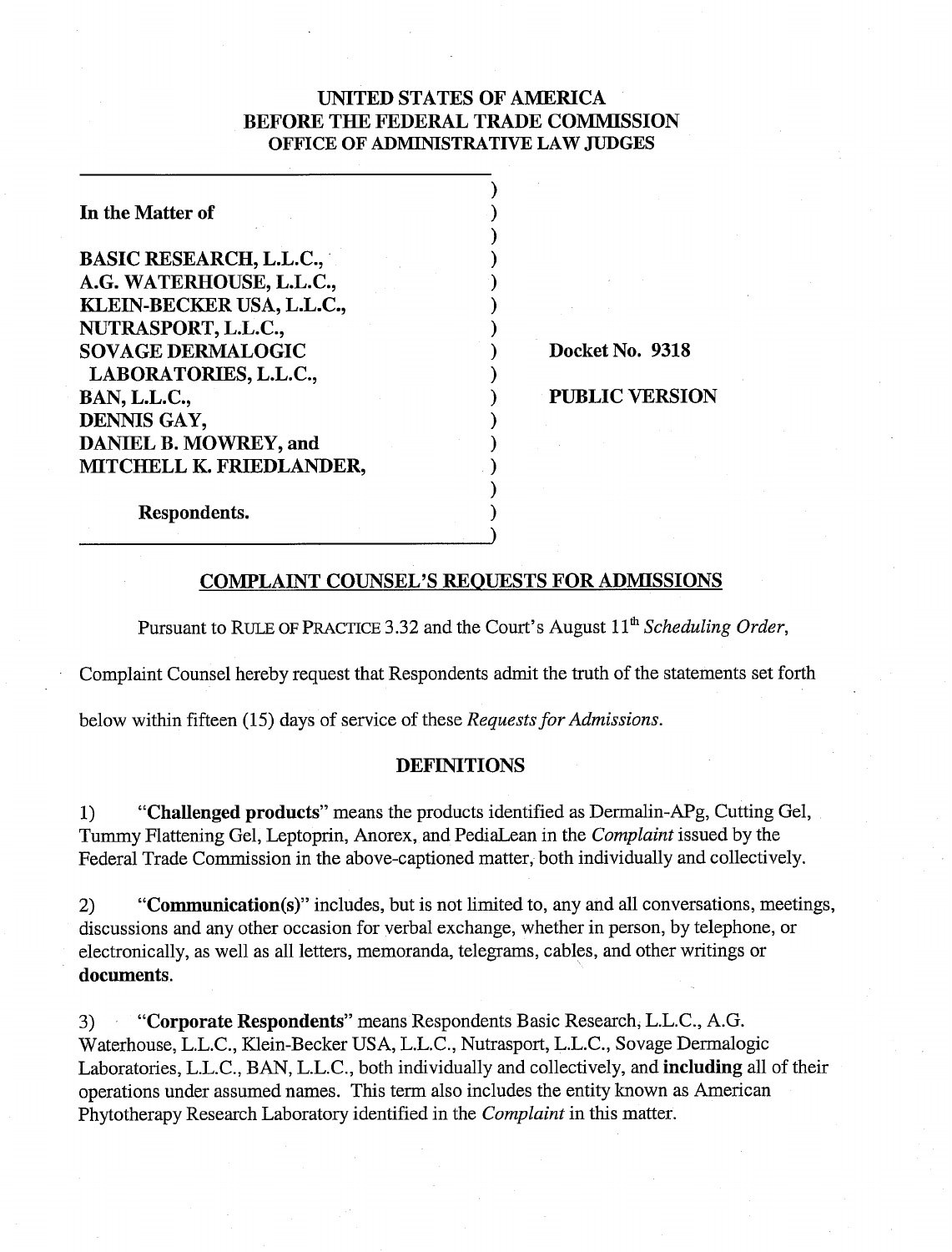4) "Dissemination schedule" includes, but is not limited to, the following: (a) for radio, audio, television, and video promotional materials, the date, time of day, location and station name; (b) for product packaging, the names of distributors and retailers to whom the packaging or other promotional material was transmitted, the date of transmittal, and the number of pieces transmitted; (c) for printed promotional materials, the name and date of the publication or place in which the promotional material appeared; and (d) for Internet materials, the date that the promotional material was first placed on the Internet, the date (if any) that it was removed from the Internet, and the number of "hits" that the advertisement registered.

**5)** "Document" means the complete original and any non-identical copy (whether different from the original because of notations on the copy or otherwise), regardless of origin or location, of any written, typed, printed, transcribed, taped, recorded, filmed, punched, computer-stored, or graphic matter of every type and description, however and by whomever prepared, produced, disseminated or made, including but not limited to any advertisement, book, pamphlet, periodical, contract, file, invoice, memorandum, note, telegram, report, record, handwritten note, working paper, routing slip, package insert, sticker, web page, chart, graph, paper, index, map, tabulation, manual, guide, outline, script, abstract, history, calendar, diary, agenda, minute, code book, data compilation, tests, reports, clinical studies, test reports, scientific literature, articles, expert opinions, handwritten notes, correspondence, communications, electronic mail, electronically stored data, computer (including handheld computer) material (including printouts, cards, magnetic or electronic tapes, discs and such codes or instructions as will transform such computer materials into easily understandable form), and video and audio recordings.

6) "Each" and "any" include "all," so as to have the broadest meaning whenever necessary to bring within the scope of any Specification all information and/or **documents** that might otherwise be construed to be outside its scope.

7) "Includes" or "including" means "including but not limited to," so as to avoid excluding any information that might otherwise be construed to be within the scope of any Specification.

8) "Individual Respondents" means Respondents Dennis Gay, Daniel B. Mowrey, and Mitchell K. Friedlander, both individually and collectively.

9) "Market research" means all information referring or relating to testing, measuring or assessing consumers' or individuals' interpretation of, understanding of or reaction to a draft, proposed, or final promotional material, proposed advertising text, copy or creative strategy or platform, product category, product, entity or information conveyed in an advertisement, including consumer perception tests, comprehension tests, recall tests, marketing or consumer surveys or reports, penetration tests, audience reaction tests, focus groups and media research.

10) "Or" includes "and," and "and" includes "or," so as to have the broadest meaning whenever necessary to bring within the scope of any Specification all information or documents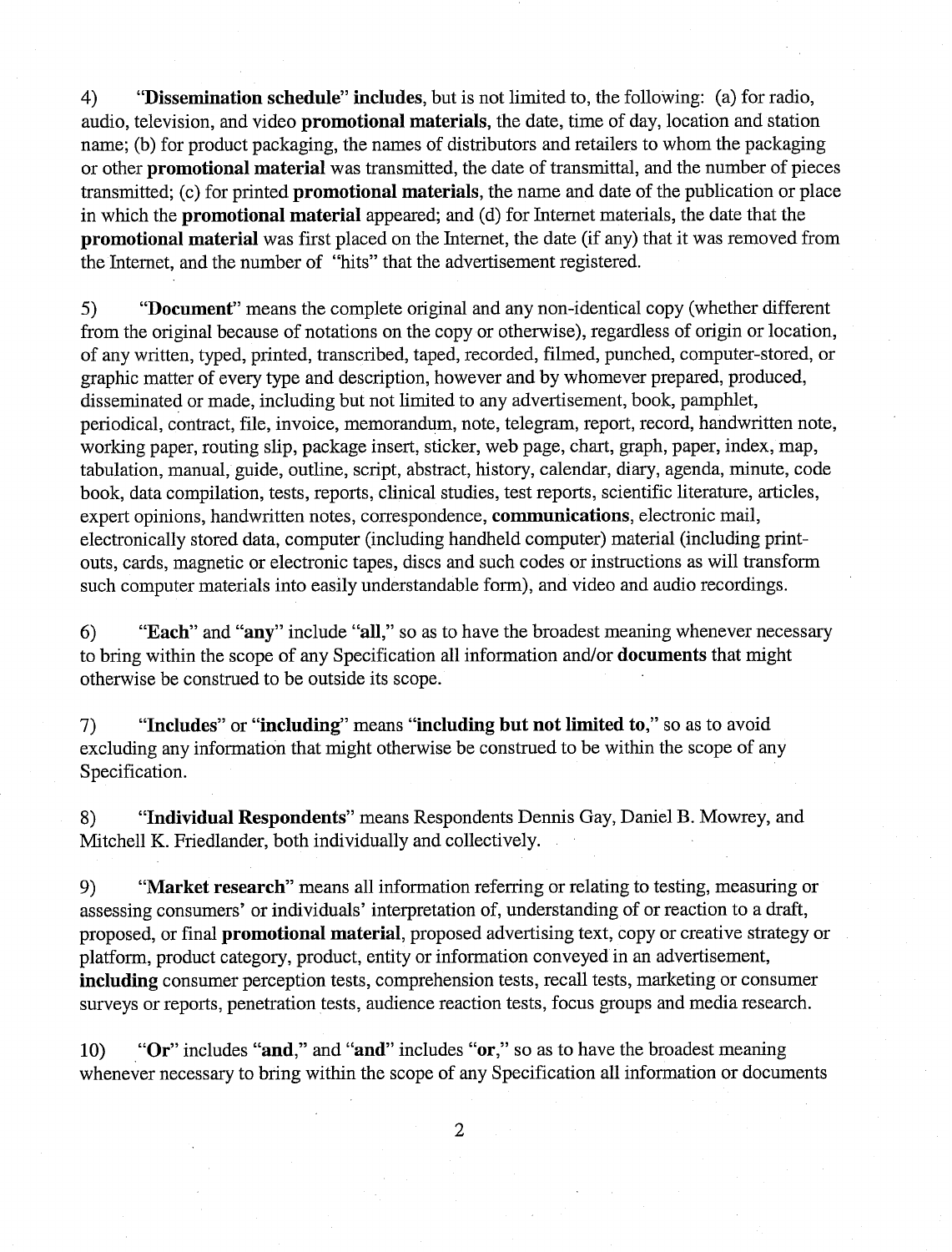that might otherwise be construed to be outside its scope.

11) "Person" or "Persons" means all natural persons, corporations, partnerships or other business associations, and all other legal entities, including all members, officers, predecessors, assigns, divisions, affiliates and subsidiaries.

12) "Promotional material" shall mean any written or oral statement, advertisement, illustration, or depiction that is designed to effect a sale or create interest in the purchasing of goods or services, whether the same appears in a press release, video news release, brochure, newspaper, magazine, pamphlet, leaflet, circular, mailer, book insert, stickers, free standing insert, letter, catalogue, poster, chart, billboard, public transit card, point of purchase display, instructional or education materials, packaging, package insert, package label, film, slide, radio or television broadcast or transmission, Internet or World Wide Web site, streaming video, electronic mail, audio program transmitted over a telephone system, script used to make oral solicitations to consumers, or publication or broadcast in any other medium.

13) "Requests for Production" means any and all *Requests for Production of Documentary Materials and Tangible Things* directed to the Respondents in the above-captioned matter.

14) "Respondent(s)" means all Corporate Respondents and all Individual Respondents, both individually and collectively, and all of their affiliates and operations under assumed names.

15) "You" or "Your" refers to Respondents, both individually and collectively, unless otherwise noted.

16) The use of the singular includes the plural, and the plural includes the singular.

17) The use of a verb in any tense shall be construed as the use of the verb in all other tenses.

18) The spelling of a name shall be construed to include all similar variants thereof.

## INSTRUCTIONS

1) For the purposes of this *Request for Admissions,* each paragraph constitutes a separate statement and is to be admitted or denied separately.

2) Pursuant to RULE 3.32, you must specifically admit or deny the requested admission, or set forth in detail the reasons why you cannot admit or deny the matter. A denial must fairly meet the substance of the requested admission, and when good faith requires that you qualify your answer or deny only a part of the requested admission, you must specify what portion of it is true and qualify or deny the remainder. In addition, you may not give lack of information or knowledge as a reason for failure to admit or deny unless you state that you have made reasonable inquiry and that the information known or readily obtainable by you is insufficient to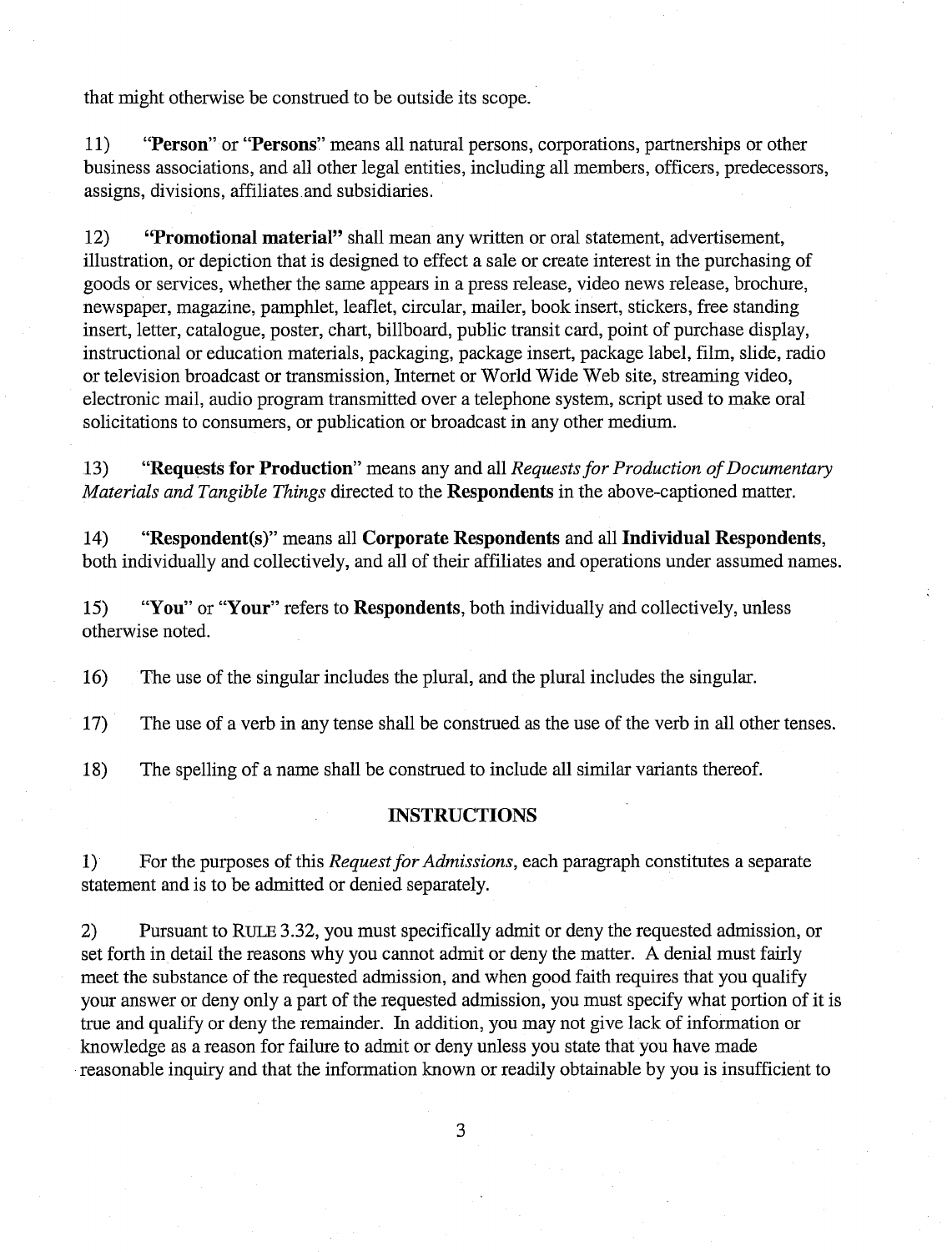enable you to admit or deny.

3) RULE 3.32 (b) requires that your responses be sworn to under oath.

4) It is not grounds for objection that the requested admission relates to opinions of fact or the application of law to fact. Your belief that the matter on which an admission is requested presents a genuine issue for trial does not, on that ground alone, provide a valid basis for objection.

5) Unless otherwise specified, the relevant time period is from January 1, 1998, to the date of full and complete compliance with this *Request* **for** *Admissions.* 

## **ADMISSION REQUESTS**

Complaint counsel request the following admissions:

1) During the time period in which the **challenged products** have been advertised and sold, Dennis Gay has held the position of President-Manager-Chief Executive Officer of the **Corporate Respondents.** 

2) During the time period in which the **challenged products** have been advertised and sold, Dennis Gay has held the position of President of D.G. Enterprises, Inc.

3) D.G. Enterprises, Inc. is Manager-Member-Partner of the **Corporate Respondents.** 

4) Dennis Gay has supervised other **persons** who have engaged in activities **relating to** the promotion and/or sale of the **challenged products.** 

5) Dennis Gay has supervised Daniel B. Mowrey's activities **relating to** the promotion and/or sale of the **challenged products.** 

*6)* Dennis Gay has supervised Mitchell K. Friedlander's activities **relating to** the promotion and/or sale of the **challenged products.** 

7) During the time period in which the **challenged products** have been advertised and sold, Dennis Gay has been aware of the contents of the **challenged products' promotional materials.** 

8) During the time period in which the **challenged products** have been advertised and sold, Dennis Gay has been aware of the substantiation for the **challenged products' promotional materials.** 

9) D.G. Enterprises, Inc. is Manager-Member-Partner of Bydex Management, LLC.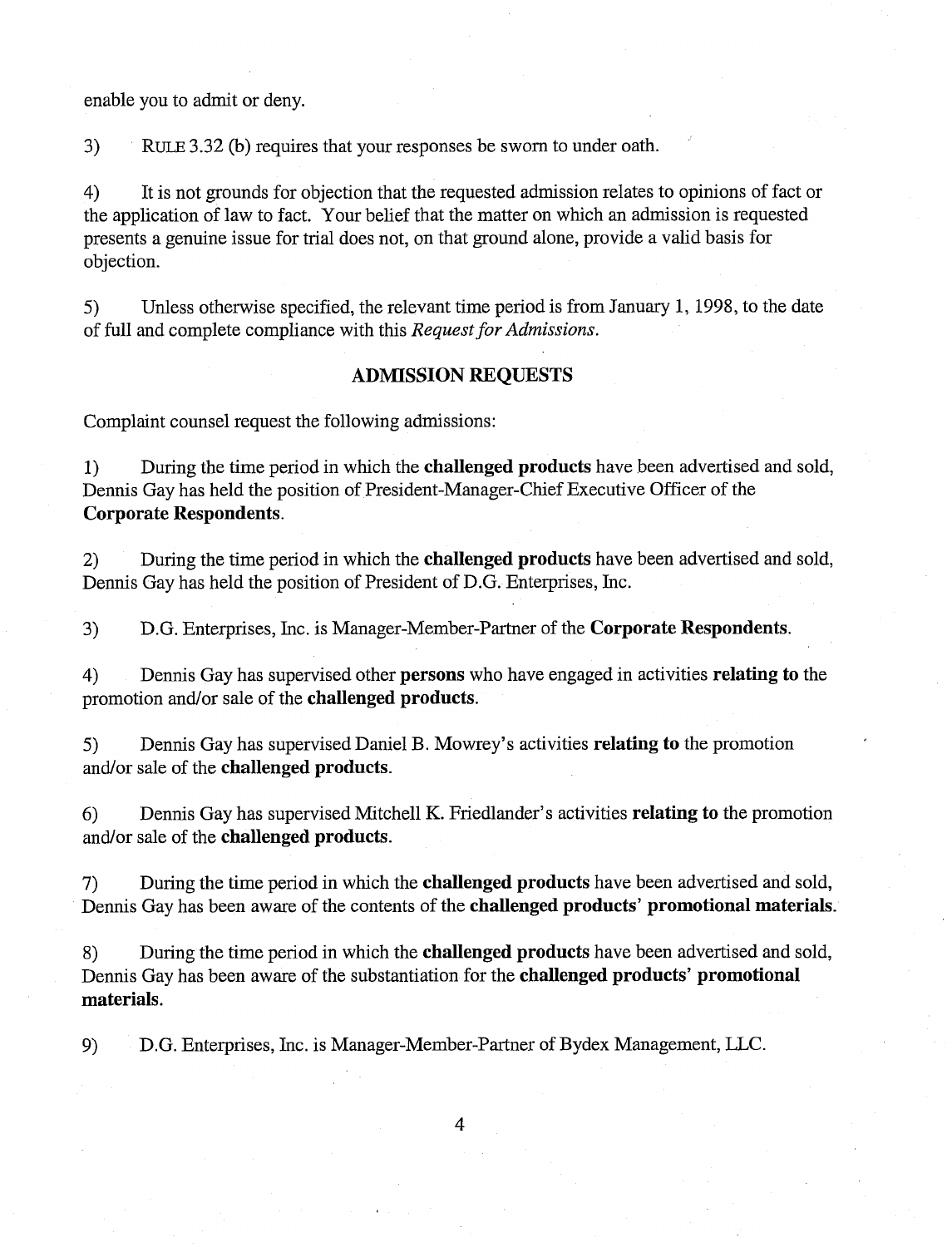10) Bydex Management, LLC pays **persons** who perform work for the **Corporate Respondents including** but not limited to activities **relating to** the promotion and sale of the **challenged products.** 

## 11) **REDACTED**

12) Daniel B. Mowrey is Director of Scientific Affairs for the **Corporate Respondents.** 

13) Daniel B. Mowrey has not participated, in any way, in clinical trials on weight loss.

14) Daniel B. Mowrey has not participated, in any way, in clinical trials on fat loss.

15) During the time period in which the **challenged products** have been advertised and sold, Daniel B. Mowrey has been aware of the contents of the **challenged products' promotional materials.** 

16) On September 6,2000, Dr. Bruce Frome, M.D., wrote Daniel B. Mowrey to state, with respect to **promotional materials** for Dermalin, that "[tlhe claims you are making for the fat reducing gel are illegal." (SDT 00186.)

17) During the time period in which the **challenged products** have been advertised and sold, Daniel B. Mowrey has been aware of the substantiation for the **challenged products' promotional materials.** 

## 18) **REDACTED**

## 19) **REDACTED**

20) **Respondents** used Daniel B. Mowrey to endorse the **challenged products** because they believed that his endorsement would lend credibility to their claims.

21) Mitchell K. Friedlander wrote the ad copy for the **promotional materials** for the **challenged products.** 

22) Mitchell K. Friedlander approved the **promotional materials** for the **challenged products.** 

23) During the time period in which the **challenged products** have been advertised and sold, Mitchell K. Friedlander has been aware of the contents of the **challenged products' promotional materials.** 

24) During the time period in which the **challenged products** have been advertised and sold, Mitchell K. Friedlander has been aware of the substantiation for the **challenged productsy**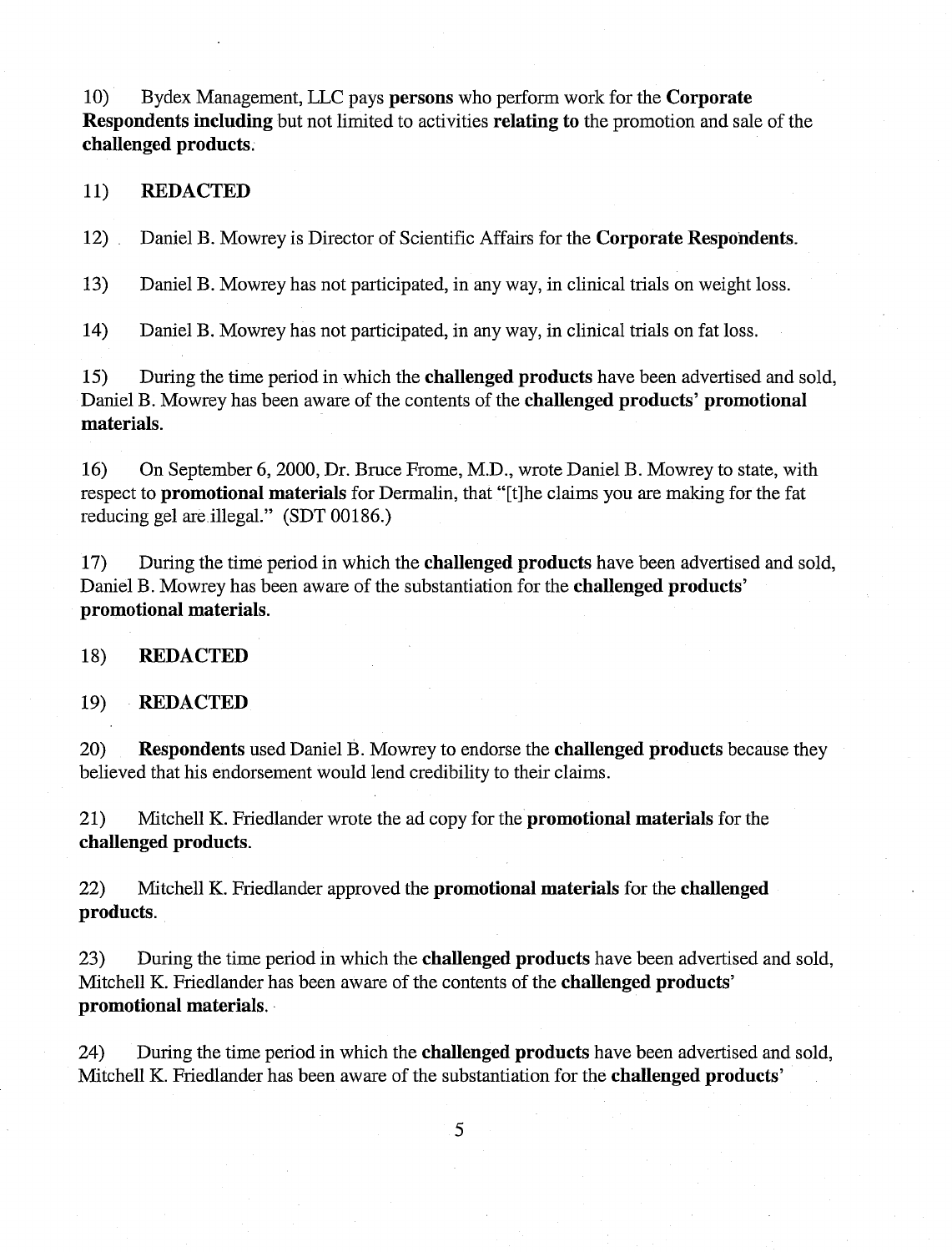## promotional materials.

# 25) **REDACTED**

26) Respondents have sold (or have caused others to sell) the challenged products directly to consumers in numerous states of the United States.

27) Respondents' building at 5742 West Harold Gatty Dr., Salt Lake City, Utah 84116 houses telemarketing facilities in which dozens of telephone agents receive telephone orders from consumers.

28) Promotional materials for the challenged products have appeared in numerous states of the United States.

29) Respondents, including their affiliates or others acting on their behalf, have placed promotional materials for the challenged products with print magazines circulated in numerous states of the United States.

## 30) **REDACTED**

## 31) **REDACTED**

32) Respondents, including their affiliates or others acting on their behalf, have placed promotional materials for Leptoprin with cable television networks shown in numerous states of the United States.

- 33) **REDACTED**
- 34) **REDACTED**
- $35)$ **REDACTED**
- $36)$ **REDACTED**
- 37) **REDACTED**
- 38) **REDACTED**
- 39) **REDACTED**
- 40) **REDACTED**
- **REDACTED** 41)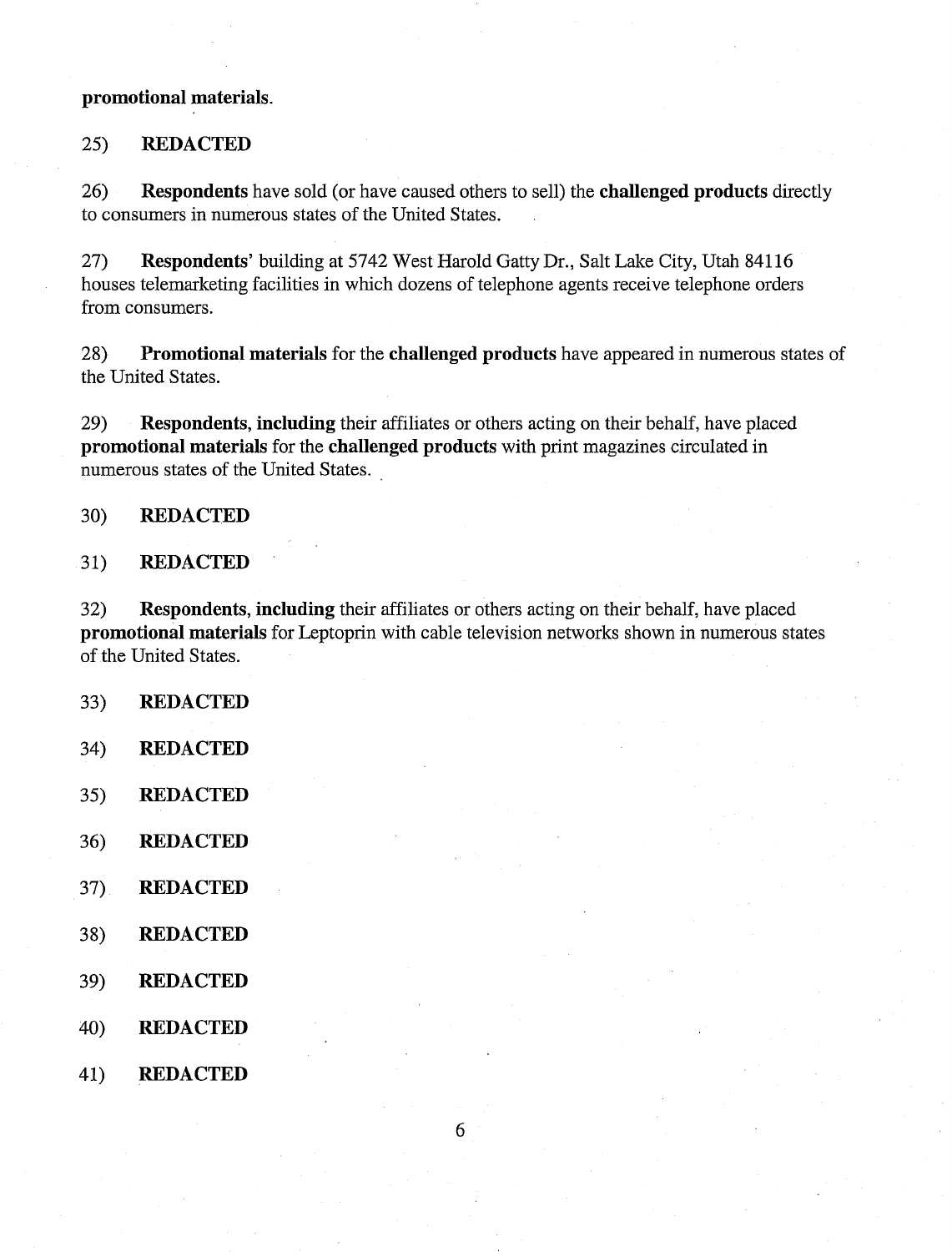- 42) **REDACTED**
- 43) **REDACTED**
- 44) **REDACTED**
- $45)$ **REDACTED**
- **REDACTED**  46)
- 47) **REDACTED**
- 48) **REDACTED**
- 49) **REDACTED**
- $50<sub>o</sub>$ **REDACTED**
- $51)$ **REDACTED**
- $52)$ **REDACTED**

On December 13,2000, counsel for the Pennington Biomedical Research Center wrote 53) Daniel B. Mowrey to request that he "immediately delete the use of all of the names (Pennington and Drs. Greenway and Bray) in conjunction with advertising or any other promotion" for Dermalin. (SDT 00389.)

54) On January 22,2003, counsel for the Pennington Biomedical Research Center wrote **Respondents** to "demand that you and your affiliates immediately cease and permanently desist from any further use of the names Pennington Biomedical Research Center, Dr. George Bray and Dr. Frank Greenway in conjunction with the advertisement in any medium of Sövage Breast Augmentation Serum or any other products." (SDT 00391.)

- 55) **REDACTED**
- 56) **REDACTED**
- 57) **REDACTED**
- 58) **REDACTED**

59) The National Advertising Division of the Council of Better Business Bureaus reviewed **promotional materials** for PediaLean "because the product was marketed to a potentially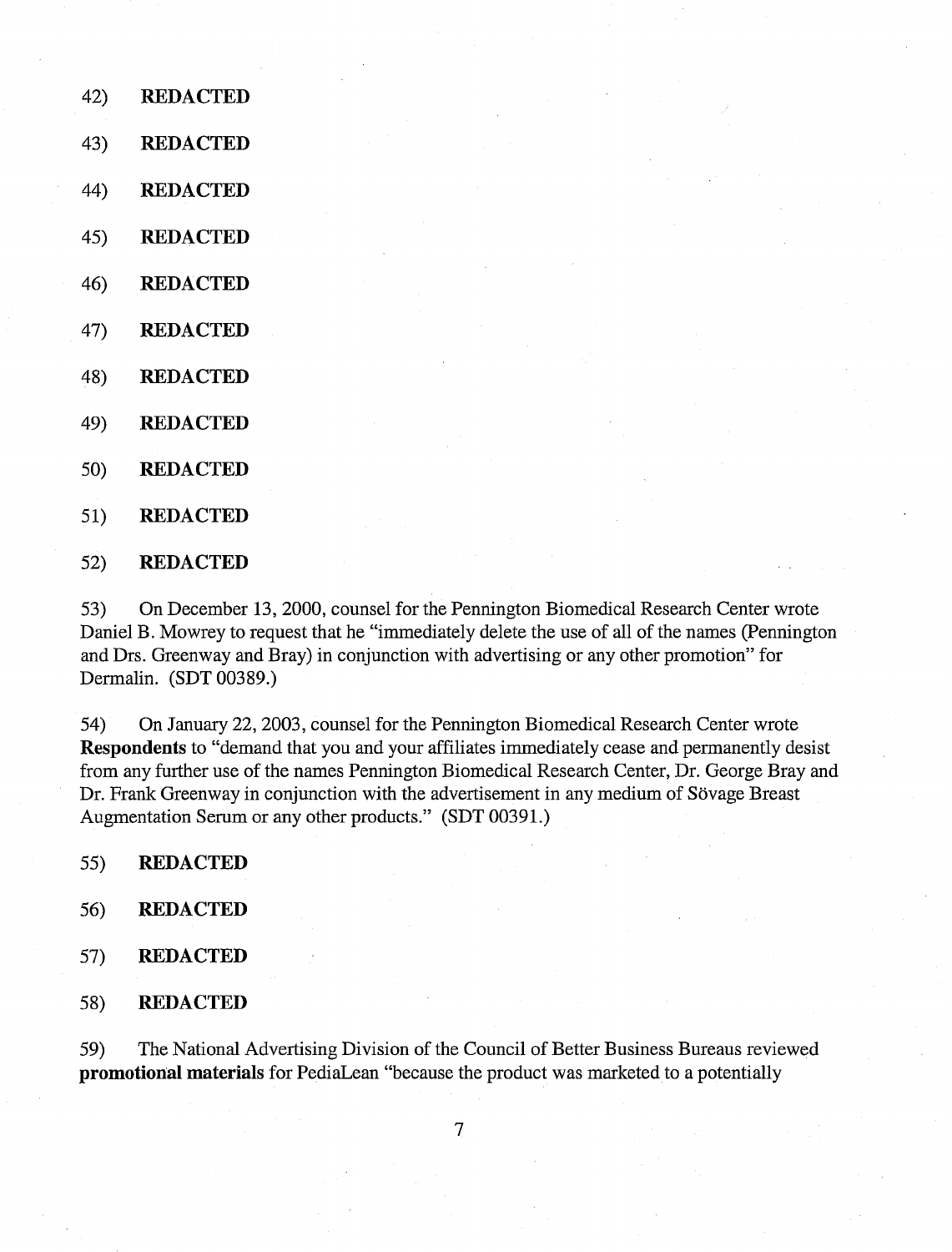vulnerable target audience—parents of overweight and obese children."

60) The National Advertising Division of the Council of Better Business Bureaus administratively closed its PediaLean case because "the advertising was currently undergoing government review."

# **ADDITIONAL REQUESTS FOR ADMISSION FOR PURPOSES OF AUTHENTICITY AND ADMISSIBILITY OF EXHIBITS**

Pursuant to the Court's *Scheduling Order,* these *Additional Requests for Admission for Purposes of Authenticity and Admissibility of Exhibits* do not count against Complaint Counsel's numeric limit on *Requests for Admissions. See* Order, Aug. 11, 2004, at 5.

- $1)$ **REDACTED**
- $2)$ **REDACTED**
- 3) **REDACTED**
- $4)$ **REDACTED**
- $5)$ **REDACTED**
- $6)$ **REDACTED**
- $7)$ **REDACTED**
- **REDACTED**  8)
- 9) **REDACTED**
- 10) **REDACTED**
- 11) **REDACTED**
- $12)$ **REDACTED**

Exhibit A to the *Complaint* issued against **Respondents** by the Commission on June 15,  $13)$ 2004, is a genuine and authentic photocopy of **promotional material** that Respondents have disseminated or have caused to be disseminated.

14) Exhibit B to the *Complaint* issued against **Respondents** by the Commission on June 15, 2004, is a genuine and authentic hard copy of Internet website **promotional material** that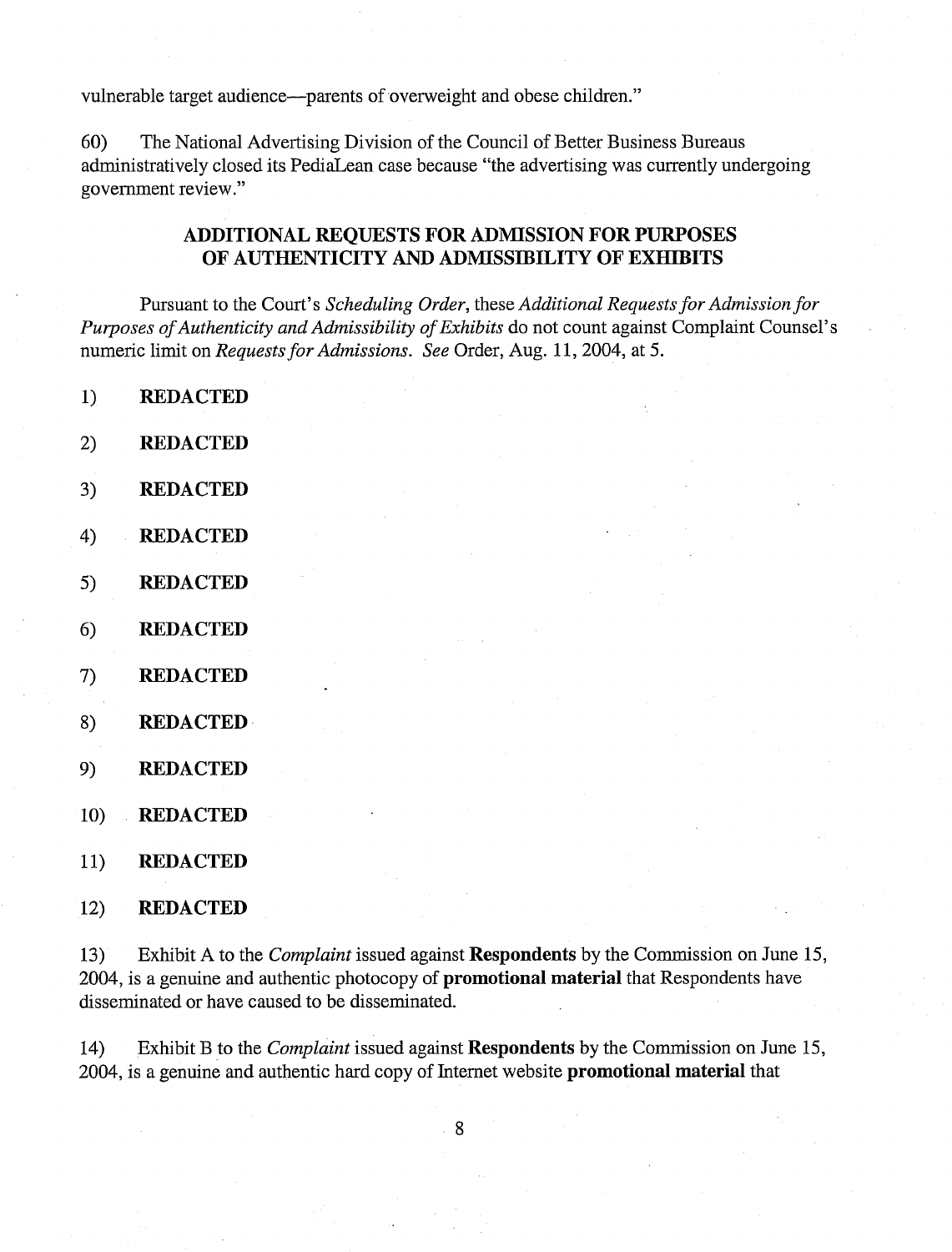Respondents have disseminated or have caused to be disseminated.

15) Exhibit C to the *Complaint* issued against **Respondents** by the Commission on June 15, 2004, is a genuine and authentic photocopy of product packaging that Respondents have disseminated or have caused to be disseminated.

16) Exhibit D to the *Complaint* issued against **Respondents** by the Commission on June 15, 2004, is a genuine and authentic photocopy of **promotional material** that Respondents have disseminated or have caused to be disseminated.

17) Exhibit E to the *Complaint* issued against **Respondents** by the Commission on June 15, 2004, is a genuine and authentic hard copy of Internet website **promotional material** that Respondents have disseminated or have caused to be disseminated.

18) Exhibit F to the *Complaint* issued against **Respondents** by the Commission on June 15, 2004, is a genuine and authentic photocopy of **promotional material** that Respondents have disseminated or have caused to be disseminated.

19) Exhibit G to the *Complaint* issued against **Respondents** by the Commission on June 15, 2004, is a genuine and authentic hard copy of Internet website **promotional material** that Respondents have disseminated or have caused to be disseminated.

20) Exhibit H to the *Complaint* issued against **Respondents** by the Commission on June 15, 2004, is a genuine and authentic copy of video or television **promotional material** that Respondents have disseminated or have caused to be disseminated.

21) Exhibit H-1 to the *Complaint* issued against **Respondents** by the Commission on June 15,2004, is a genuine and authentic transcript of video or television **promotional material** that Respondents have disseminated or have caused to be disseminated.

22) Exhibit I to the *Complaint* issued against **Respondents** by the Commission on June 15, 2004, is a genuine and authentic hard copy of Internet website **promotional material** that Respondents have disseminated or have caused to be disseminated.

23) Exhibit J to the *Complaint* issued against **Respondents** by the Commission on June 15, 2004, is a genuine and authentic hard copy of Internet website **promotional material** that Respondents have disseminated or have caused to be disseminated.

24) Exhibit K to the *Complaint* issued against **Respondents** by the Commission on June 15, 2004, is a genuine and authentic photocopy of **promotional material** that Respondents have disseminated or have caused to be disseminated.

25) Exhibit L to the *Complaint* issued against **Respondents** by the Commission on June 15,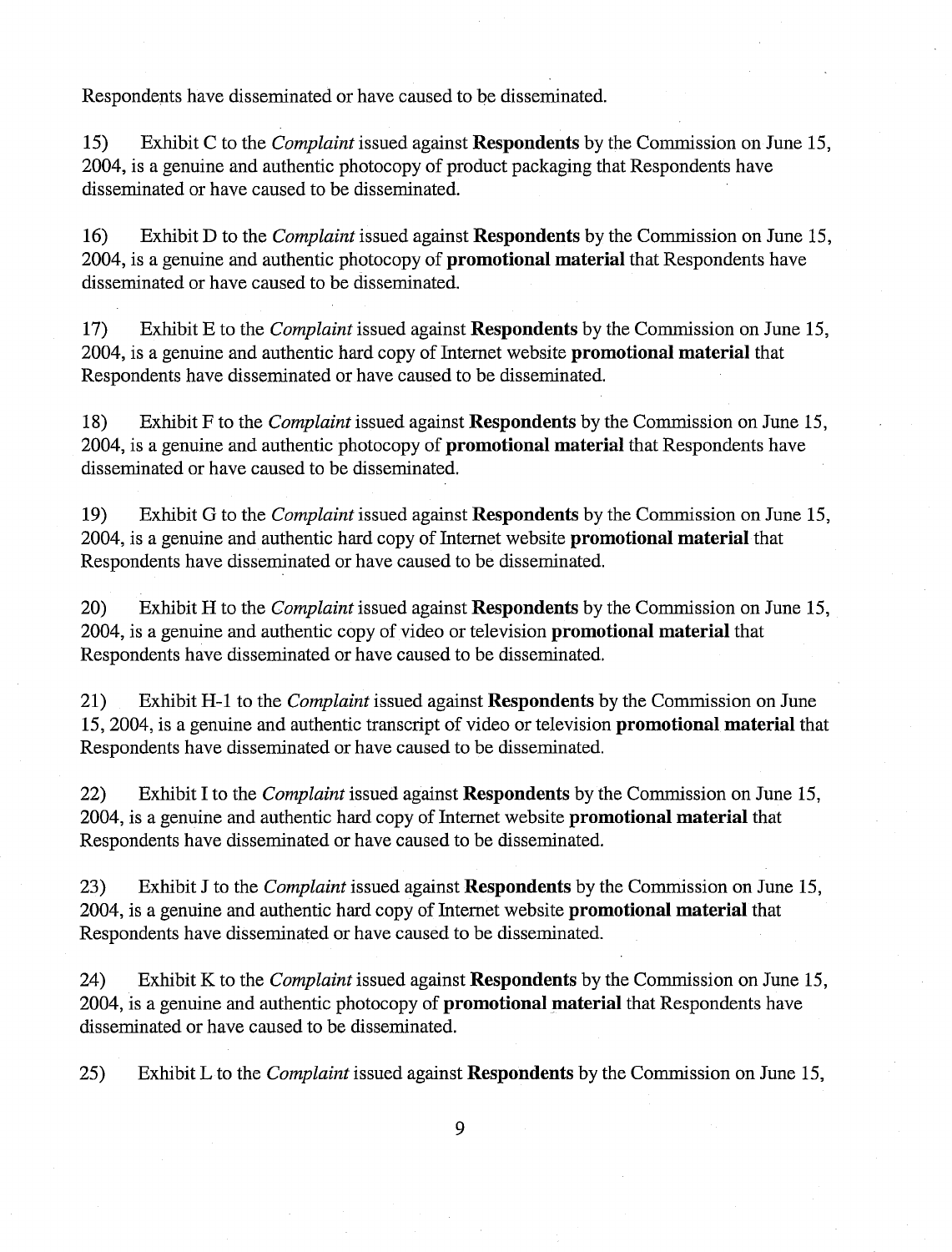2004, is a genuine and authentic hard copy of Internet website **promotional material** that Respondents have disseminated or have caused to be disseminated.

Respectfully submitted,

Lauredn Kapin  $(202)$  326-3237 Joshua<sup>S</sup>. Millard  $(202)$  326-2454 Robin M. Richardson (202) 326-2798 Laura Schneider (202) 326-2604

Division of Enforcement Bureau of Consumer Protection Federal Trade Commission 600 Pennsylvania Avenue, N.W. Washington, D.C. 20580

Dated: November 8, 2004